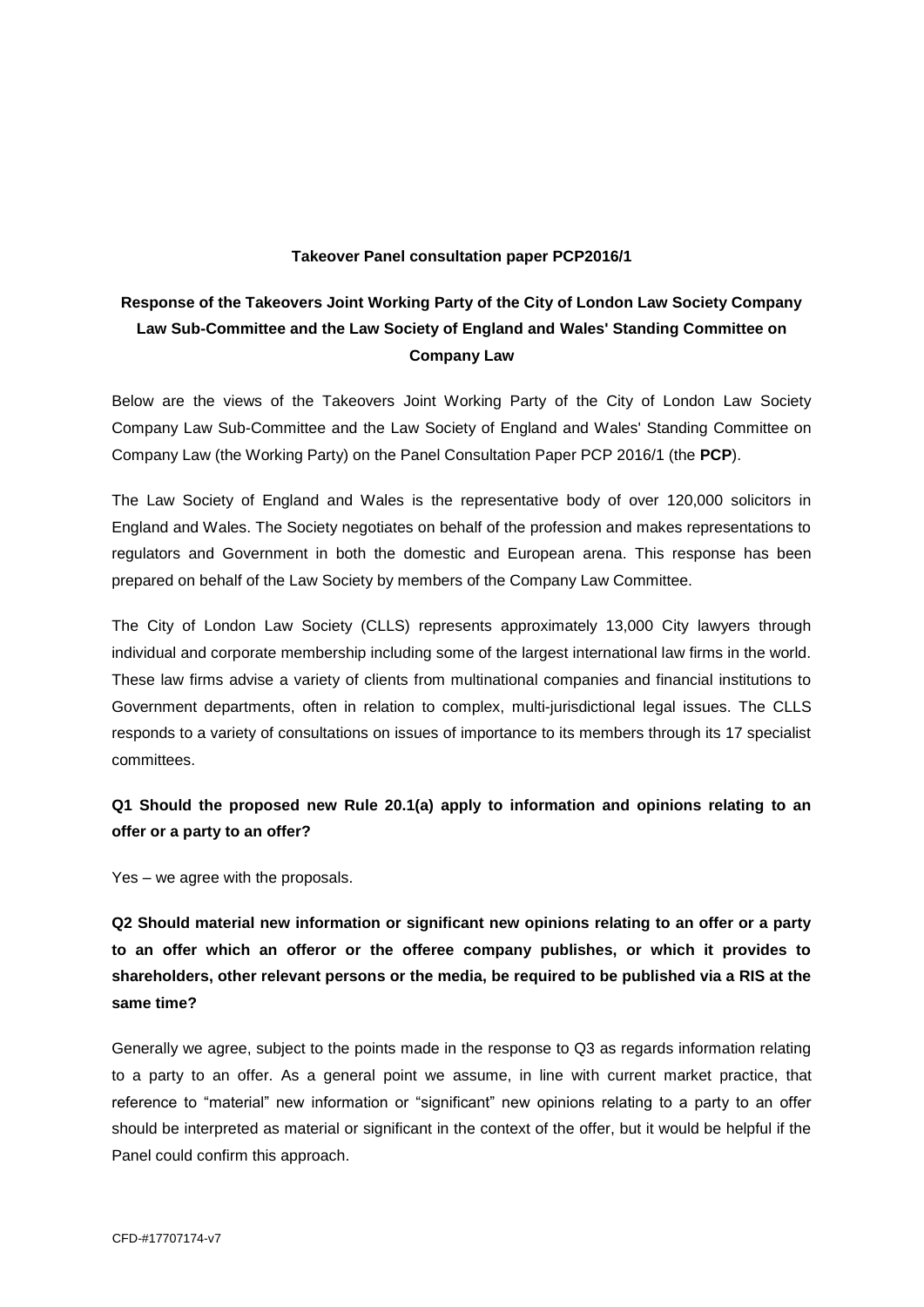# **Q3 Should documents provided by an offeror or the offeree company to shareholders or other relevant persons, and written communications provided to and published by the media, be required to be published on a website?**

Although we agree with the proposals in general, we would point out the following concerns.

Proposed Rule 20.1(c)(i) covers (*inter alia*) presentations or documents relating to an offer or a party to an offer provided or used at any meeting with persons interested in the debt securities of the offeror or offeree. We do not think that this will always be the correct approach to take. For example, companies may be obliged, under the terms of instruments such as private placement securities, to provide certain information to the holders in confidence much of which will potentially be irrelevant in the context of the offer. They may also be in confidential discussions with the holders of debt instruments in relation to, for example, a re-financing of the relevant debt. We would suggest that where information is disclosed to holders of debt securities (in their capacity as such) in confidence, and there is no evidence of that confidence being breached, it should not have to be announced under Rule 20.1(b) or (where it takes the form of a presentation or document provided or used in a meeting) published on a website under Rule 20.1(c). The same principles should apply to presentations or documents relating to negotiations which are carried out on a confidential basis and which are not otherwise required to be made public under the Takeover Code or the rules of any relevant stock exchange.

It would be helpful if it could be made clear in the Notes that the approach set out in Note 6 to Rule 20.1 would apply in respect of meetings with target shareholders for the purpose of sounding them out about a possible or competitive offer and their willingness to provide an irrevocable undertaking.

We assume that there is no intention to change the well-established practice (pursuant to Practice Statement 25) in respect of information provided to members of debt syndicates that hold/may hold shares and that such information would not need to be published on a website provided that effective information barriers remained in place as envisaged under section 4 of the Practice Statement, but it would be helpful to have confirmation on this point.

We also assume that nothing in the proposed rule changes is intended to change current practice in respect of situations where a company has a major shareholder who is entitled to receive certain nonpublic information (in confidence) under a relationship agreement or similar arrangement and that certain derogations to the rules may be available from the Panel in appropriate circumstances.

In respect of communications with the media, as currently drafted the rule would seem to extend to cover all media releases made by a party to an offer, even where they were immaterial and had no relevance to the offer (for example advertisements or press briefings in relation to new products). We assume that this is not the Panel's intention, and would therefore suggest that the rules are clarified to include similar exemptions to current Rule 19.4 for product and corporate image advertisements.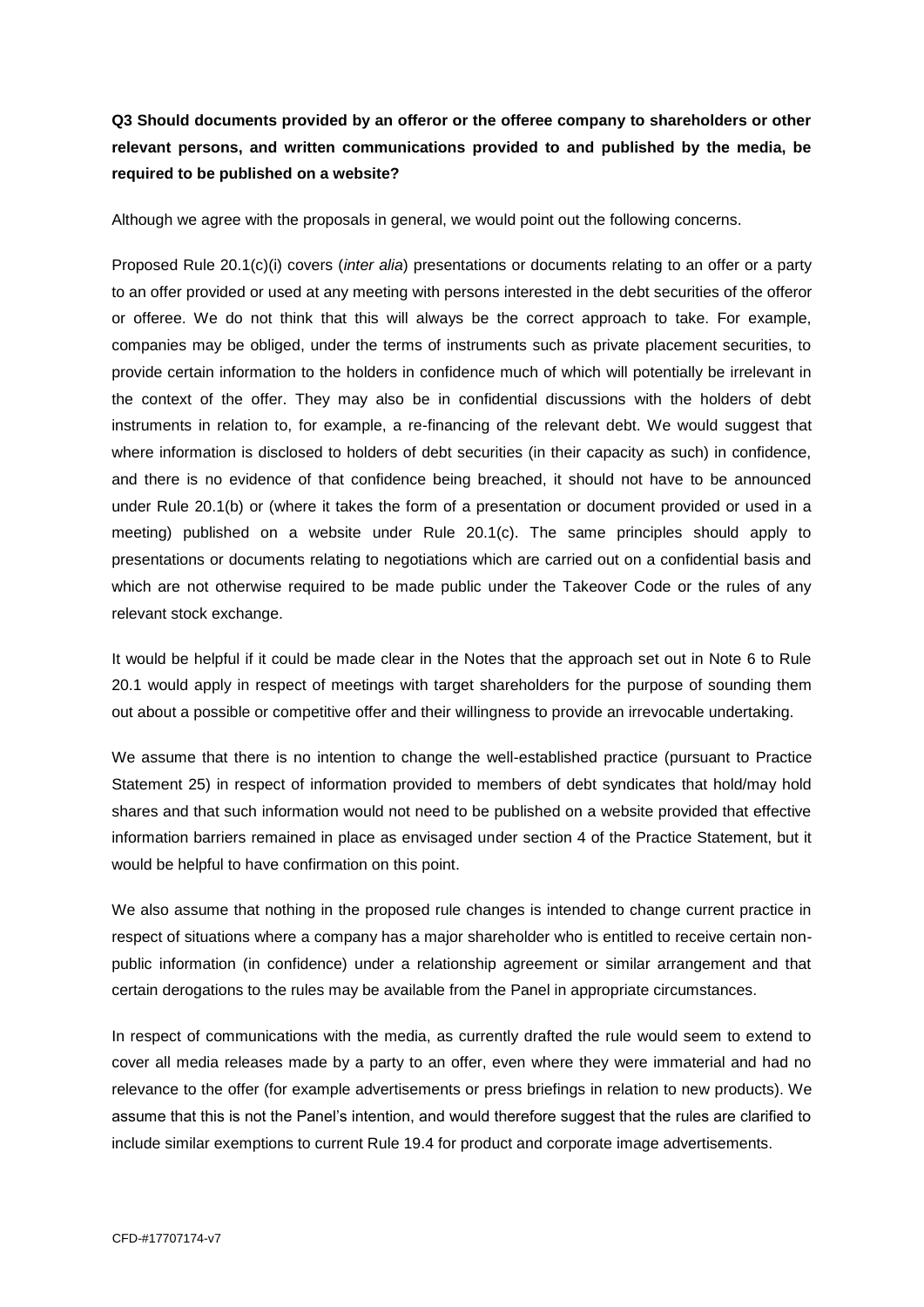We agree with the proposal that, where there are multiple versions of a presentation or document, only the latest need be published on a website and that no announcement will be required unless the new version contains any material new information or significant new opinion. However, we would suggest that, where new versions are published and announcement is not made, the publication of the new version (identifying the changes made) is notified both to the Panel and (where the document or presentation is published by an offeror) to any competing offerors or identified potential competing offerors. This will provide an opportunity for challenge should there be disagreement as to whether the revised version in fact includes material new information or opinions.

# **Q4 Do you have any comments on the proposed new Note 7 on Rule 20.1 with regard to employee communications or the proposed new Note 8 on Rule 20.1 with regard to presentations and other documents?**

We note that the wording included in proposed Note 5 on Rule 20.2 requiring consultation with the Panel where an employee is interested in a significant number of relevant securities is not included in new Note 7 on Rule 20.1 and wonder whether the Panel would expect to be consulted in relation to employee communications where an employee is interested in a significant number of relevant securities.

In respect of proposed Note 8 on Rule 20.2, we assume that the Panel would permit a party to omit relevant information/opinions in circumstances where that information/opinion was or has become incorrect/misleading, but it would be helpful to have confirmation of this.

# **Q5 Do you have any comments on the proposed new Note 6 on Rule 20.1 with regard to the provision of information prior to the commencement of an offer period or prior to the announcement of a firm or revised offer?**

We have no comments.

# **Q6 Should all announcements required to be made under the Code be required to be published via a RIS and, if the relevant RIS is not open for business, be distributed to not less than two national newspapers in the UK and two newswire services operating in the UK?**

We note that revised Rule 30.5 refers to documents, announcements or information published outside normal business hours. It would be helpful for a definition of "normal business hours" to be included in the Notes to Rule 30.5 (for example to clarify whether this means normal business hours in the UK and, if so, what the Panel considers these to be).

We also assume that there would be scope (on a case-by-case basis) to obtain Panel dispensation from using the out of hours process in respect of minor or immaterial announcements provided these are released via RIS as soon as the service opens for business, but we should be grateful for confirmation on this point.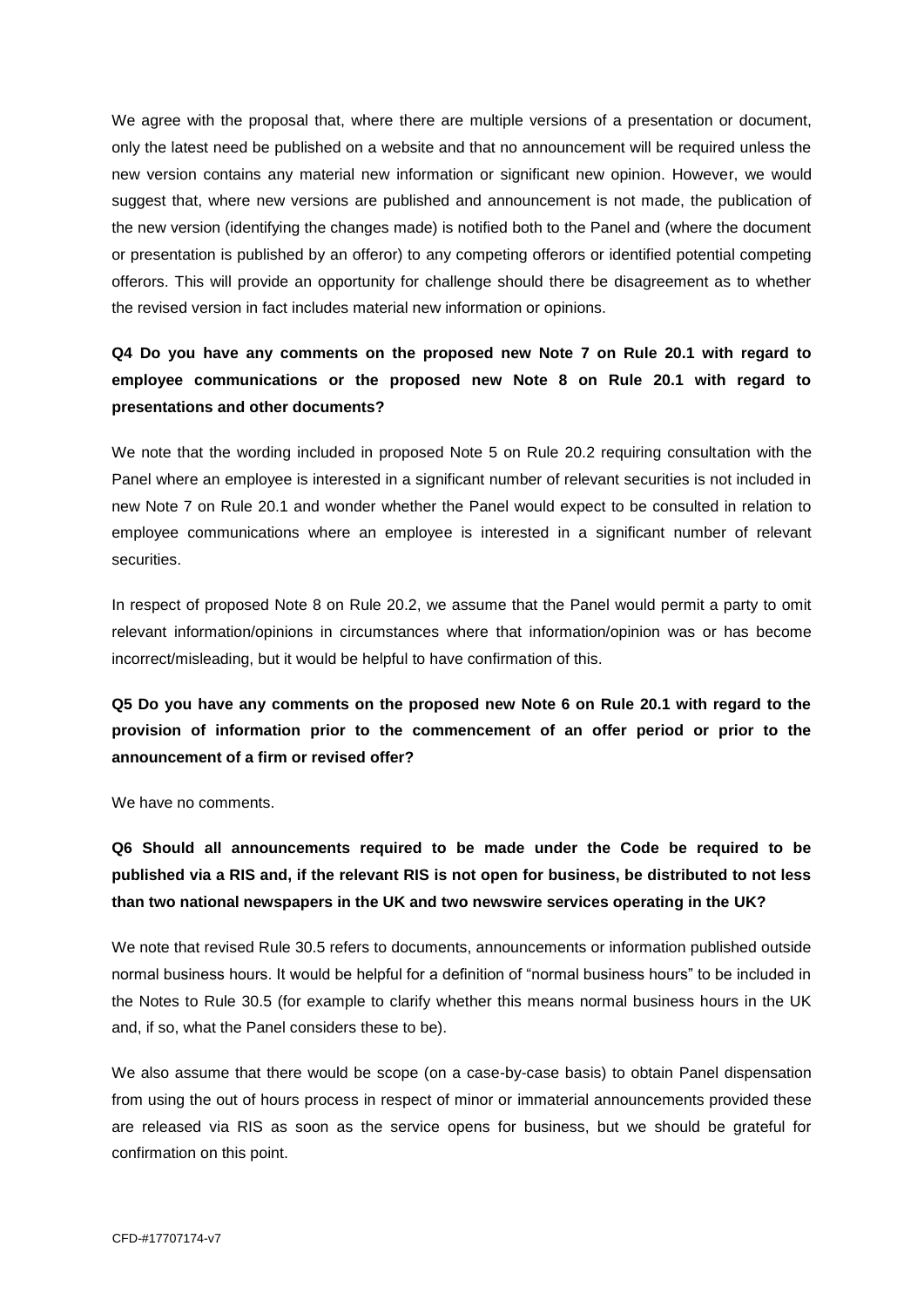We are also unclear as to why the Panel has proposed the deletion of the final sentence of Rule 30.5(c). Is this because the point is considered to be dealt with under Rule 30.5(b) (although we note there is a difference in language between Rule 30.5(b) which refers to documents etc. published "in connection with an offer" and Rule 30.5(c) which refers to all documents, announcements etc.)?

**Q7 Should the Panel have the ability to require a copy of an announcement (or a document which includes the contents of the announcement) to be sent to the offeree company's shareholders, employee representatives and pension scheme trustees?**

We agree with this proposal.

**Q8 Do you have any other comments on the amendments to the Code proposed in Section 2 of the PCP?**

We have no further comments other than those outlined above.

**Q9 Should a reference in the proposed new Rule 20.2 to a meeting include any telephone call or meeting held by electronic means?**

We agree with this proposal.

**Q10 Should the proposed new Rule 20.2 apply to meetings attended by (a) a representative of, or adviser to, an offeror or the offeree company and (b) a shareholder in, or other person interested in relevant securities of, an offeror or the offeree company, or any investment manager, investment adviser or investment analyst?**

We agree with this proposal.

**Q11 Should the proposed new Rule 20.2 apply to (a) all meetings which take place during the offer period and (b) meetings which take place prior to the commencement of the offer period, but only if the meeting relates to a possible offer or if it would not be taking place but for the possible offer?**

We agree with these proposals in general, however we would note that there are certain types of meeting that occur and in respect of which we assume (as currently) the Panel may be prepared to grant dispensations to certain of the rules on a case-by-case basis in appropriate circumstances. For example, certain of the proposed requirements (including that names and functions of all attending individuals be confirmed to the Panel) could be problematic in the context of industry conferences or similar events. Given that their work could arguably be said to involve investment analysis, clarification of whether the Panel would treat credit reference agencies as falling within the scope of the Rule would be helpful. In addition, it would be useful to have confirmation as to whether, on transactions involving lengthy offer periods, the Panel would in principle be prepared to consent to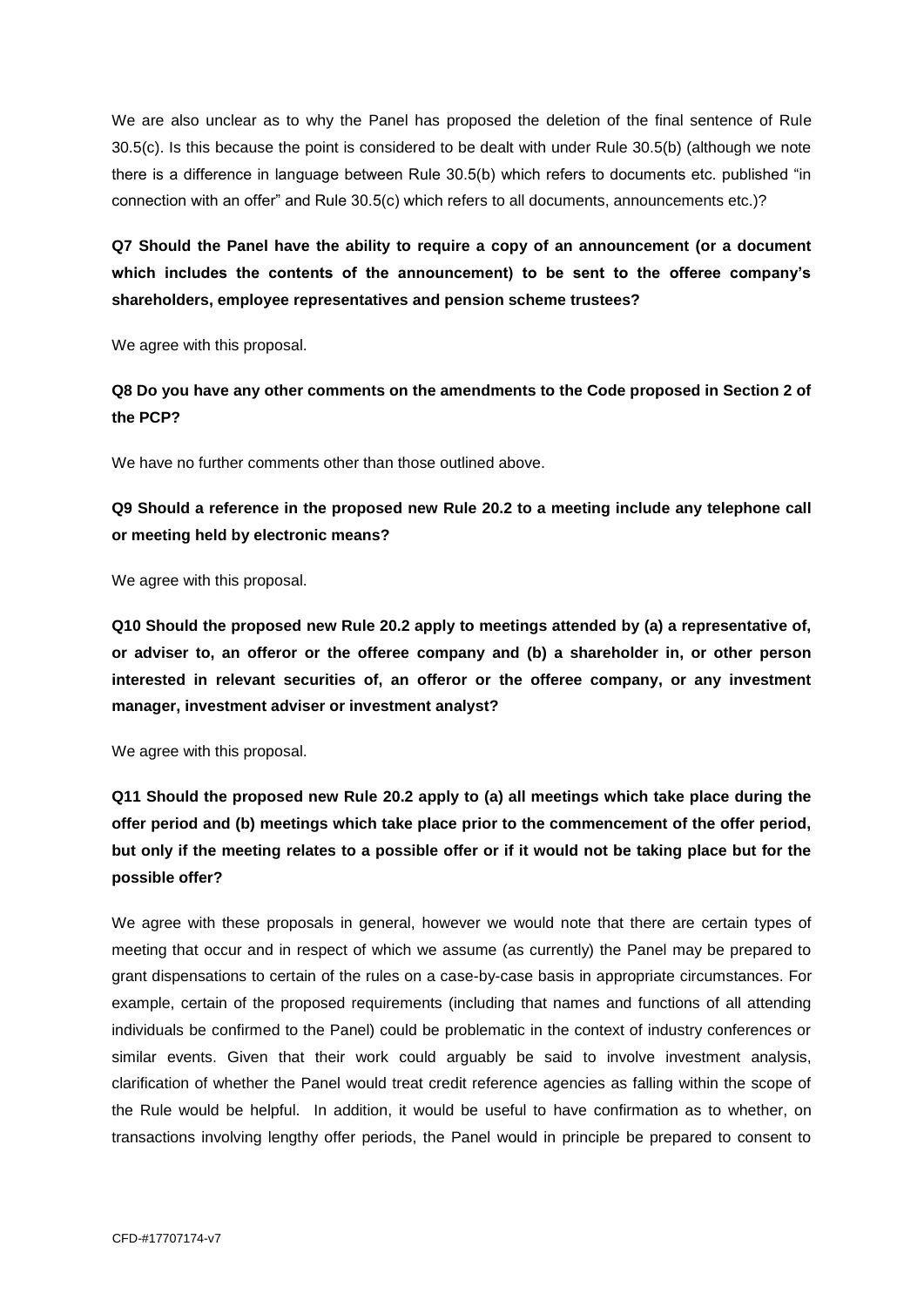certifications being provided on an aggregate weekly basis rather than individually following each meeting.

It would be helpful for the Code to expressly permit self-policing of meetings held prior to a Rule 2.4 announcement where the presence of a financial adviser would have the effect of tipping off attendees about a possible offer. Although the proposed rules state that, prior to commencement of the offer period, the meeting need only be supervised if it "relates to a possible offer or would not be taking place but for the possible offer", it is conceivable a company could want to meet with its shareholders without discussing the possible offer specifically – in those cases, there could be an argument that the meeting would not be taking place "but for" the possible offer, but the attendance of a financial adviser would effectively tip the shareholders off than an offer could be forthcoming.

#### **Q12 Do you have any other comments on the scope of the proposed new Rule 20.2?**

The reference in Note 2(b) to the Panel withdrawing a dispensation if "some other material development occurs" is unhelpful as it would require a continuing assessment of events and also assumes that material events would necessarily have a bearing on the dispensation. We would suggest that this reference is unnecessary and the position is better dealt with by the Panel on a case by case basis.

We also have the following minor drafting comments:

- Rule  $20.2(c)(ii)$  should presumably refer to information etc. provided at the meeting "by, or by any representative of, or adviser to, the offer or the offeree company…".
- The final line in Note 1(b) on Rule 20.2 "...announcement of the firm or revised offer".
- We would suggest that the reference in Note 3(b)(iv) to a "senior" adviser attending is omitted as this is arguably unhelpful and could give rise to questions over status.

**Q13 Should the proposed new Rule 20.2 provide that (a) any meeting to which the Rule applies must be supervised by an appropriate financial adviser or corporate broker to the offeror or offeree company (as appropriate) and (b) no material new information or significant new opinion relating to the offer or a party to the offer may be provided during the meeting?**

We agree with this proposal.

**Q14 Should a supervisor of a meeting to which the proposed new Rule 20.2 applies be required to confirm the names and functions of the individuals who attended the meeting in addition to the matters required to be confirmed under the current Note 3 on Rule 20.1?**

We agree with this proposal, subject to the comments raised above.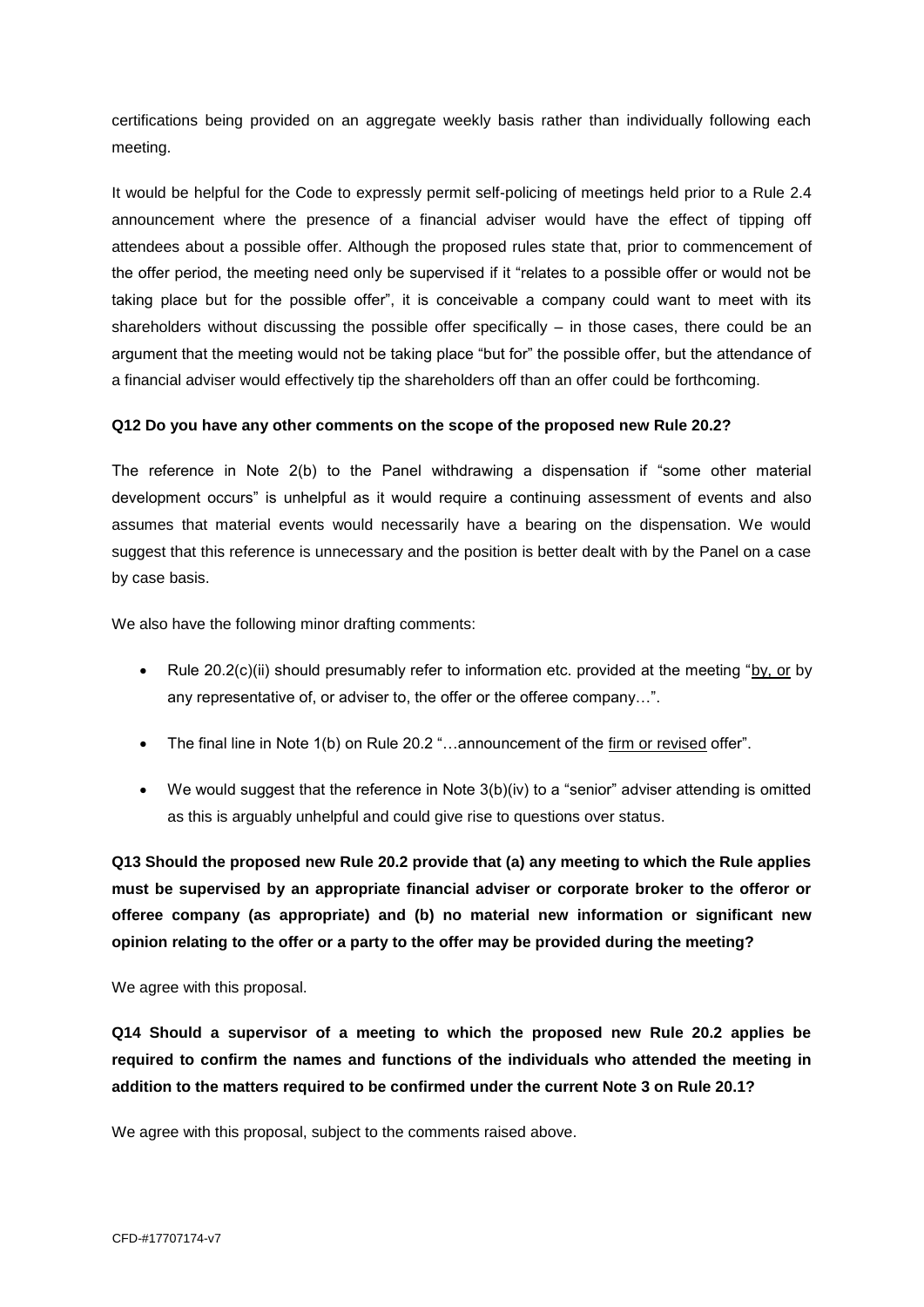**Q15 Do you have any comments on the proposed Note 1 on the new Rule 20.2 in relation to meetings which take place prior to the commencement of an offer period or prior to the announcement of a firm or revised offer?**

No.

**Q16 Do you have any comments on the proposal to give the Panel the ability to grant dispensations from the provisions of the proposed new Rule 20.2 in relation to meetings following the announcement of a recommended firm offer?**

Where transactions involve lengthy offer periods, see our response to Q11 above in relation to provision of aggregate certifications. See also our comment in response to Q12 above in respect of the adviser that attends.

**Q17 Should the requirement for a confirmation in writing to be provided to the Panel by not later than 12 noon on the business day following a meeting be disapplied in the case of meetings attended only by one or more financial advisers or corporate brokers and one or more relevant third parties?**

We agree with this proposal.

**Q18 Do you have any comments on the proposed treatment of meetings attended only by one or more advisers to an offeror or the offeree company (other than a financial adviser or corporate broker) and one or more "sell-side" investment analysts (as described in paragraph 3.39(b) of this PCP)?**

No – we have no comments on these proposals.

#### **Q19 Do you have any comments on the proposed new Rule 20.2?**

We agree with these proposals. However, additional clarification on the reference in Note 2 on Rule 20.2 to there being "no competitive situation" would be helpful – in particular, how would this apply where there is a "private" competitive situation (i.e. a potential competing bidder who has not been identified)? If this is treated as a competitive situation for these purposes, a requirement for meetings to be policed by the financial adviser could (where the original bidder is not aware of the existence of a potential competing bidder) effectively result in them being tipped off to the existence of another potential bidder.

#### **Q20 Should the new Rule 20.3 in relation to the use of videos be introduced as proposed?**

We have only the following minor comments on the proposed rule:

 For consistency with the wording of other Rules, we would suggest that Rule 20.3(a) refers to videos published by "or on behalf of" an offeror or the offeree company.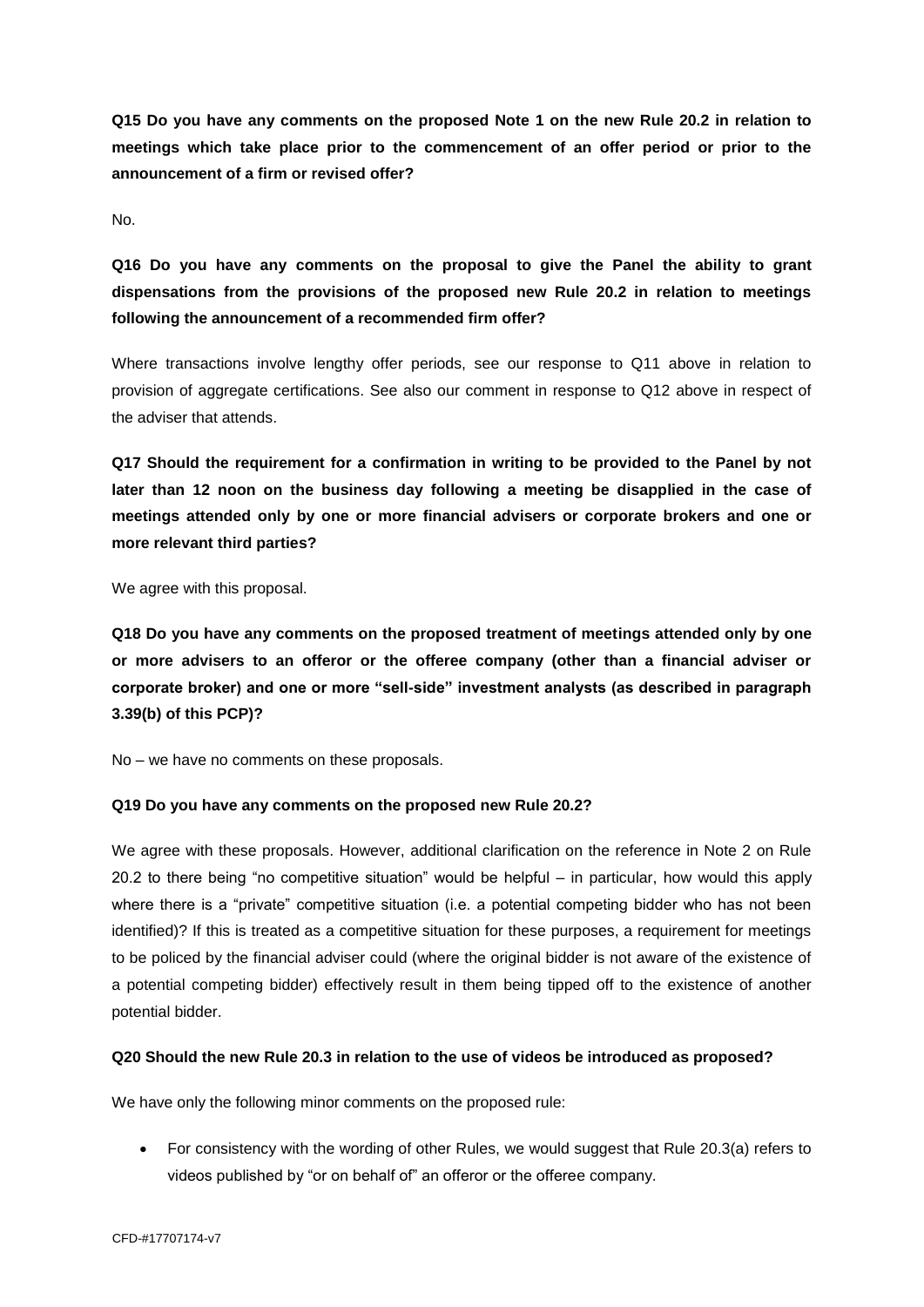We assume that it would be helpful for a transcript to be published with any relevant videos and would suggest that this is reflected in the Rule.

### **Q21 Should the new Rule 20.4 in relation to the use of social media be introduced as proposed?**

It would be helpful, to ensure consistency of approach, for the provisions of Rule 20.4 to be extended to also cover employee representatives and pension scheme trustees such that they are limited to the same restrictions as the offeror/offeree company when communicating in respect of the offer.

We note that the proposed changes do not include a definition of "social media". We recognise that it may not be appropriate to include a specific definition in the rules given that account will need to be taken of changes and developments in this area, but it is a concept that can be interpreted very widely and it would be helpful to have some guidance on where the Panel would draw the boundaries. For example, potential grey areas could include texts, Yammer and on-line forums.

## **Q22 Should the amendments to Rule 26 in relation to the publication of documents on a website be made as proposed?**

We would suggest that the wording use the formulation "promptly, and in any event no later than 12 noon on the business day following the date of the relevant document…". Timing issues can arise in this respect where the relevant party is in a materially different time zone and we would not wish there to be an argument as to what "promptly" meant in this context.

## **Q23 Should Rule 19.4 (Advertisements) be amended (and renumbered as Rule 20.5) as proposed?**

We agree with these proposals, however we would suggest that wording is included in the Notes to the effect that the Panel may, in appropriate circumstances, permit an advertisement to be published by parties not subject to the UKLA Rules notwithstanding this does not strictly fall within Rule 20.5(v) – for example, in the case of overseas bidders where it is required or permitted under the listing rules or regulations to which they are subject. Although we agree with the deletion of category (viii) (advertisements which are notices relating to a scheme of arrangement) we would note that there are some circumstances where this could remain relevant (e.g. new holding company schemes where the use of a cancellation scheme is still permitted).

We would also suggest that the Note on Rule 30.2 explicitly refers to the fact that acceptance forms, withdrawal forms, proxy forms etc. should not be published in newspapers (as set out in current Note 5 on Rule 19.4 which is proposed to be deleted).